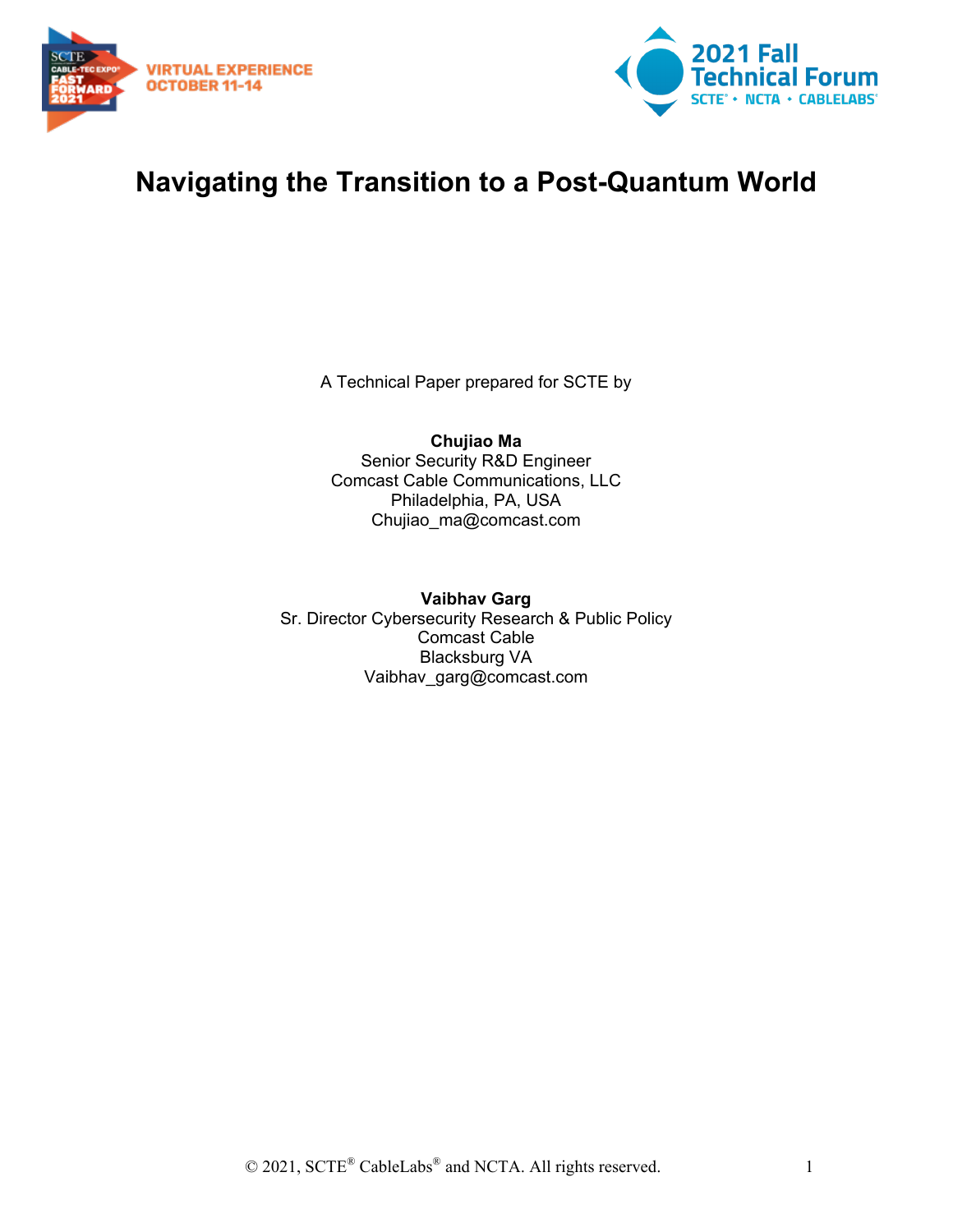

 $\frac{1}{2}$ 



 $\blacksquare$ 

 $\sim 1$ 

 $\ddot{\phantom{a}}$ 

# **Table of Contents**

| <b>Title</b>   |                  |  | <b>Page Number</b> |
|----------------|------------------|--|--------------------|
| $\mathbf{1}$   |                  |  |                    |
| $\mathcal{P}$  |                  |  |                    |
|                | 2.1              |  |                    |
|                | 22               |  |                    |
|                | 2.3.             |  |                    |
|                | 2.4              |  |                    |
| $3_{-}$        |                  |  |                    |
|                | 3 <sub>1</sub>   |  |                    |
|                | 3.2 <sub>1</sub> |  |                    |
| $\overline{4}$ |                  |  |                    |
|                | 41               |  |                    |
|                | 42               |  |                    |
|                | 4.3              |  |                    |
| 5.             |                  |  |                    |
| 6              |                  |  |                    |
|                |                  |  |                    |
|                |                  |  |                    |

# **List of Figures**

| Title                                                                                               | <b>Page Number</b> |
|-----------------------------------------------------------------------------------------------------|--------------------|
| Figure 1. Ciphertext and public key sizes for NIST 3rd round key exchange + classical PKE [20]      |                    |
| Figure 2. Signature and public key sizes for NIST 3rd round and classical digital signature [20]  8 |                    |

# **List of Tables**

| l itle | <b>Page Number</b> |
|--------|--------------------|
|        |                    |
|        |                    |
|        |                    |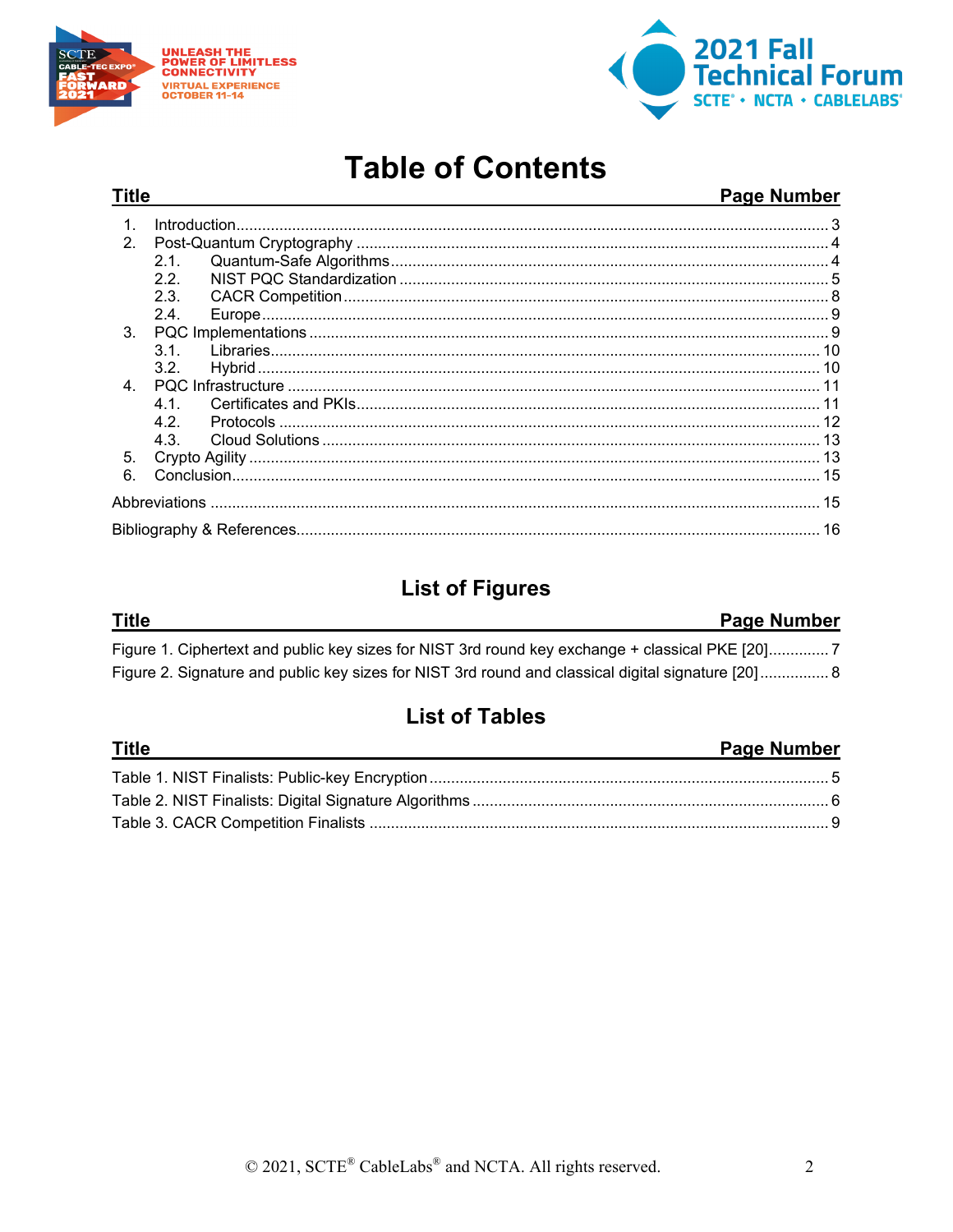



# <span id="page-2-0"></span>**1. Introduction**

Quantum computing is an emerging technology that can dramatically change the security landscape. Unlike traditional computation that processes information in binary bits, 0 or 1, the information in quantum computing is stored in a particle in a quantum state called a "qubit." Qubits exist in a superposition, which means they can be 0 or 1 or everything in between, until measured. This allows quantum computers to simultaneously perform computations for a range of inputs. In practice, this reduces the computational complexity of certain algorithms from exponential to polynomial time -- from  $O(e^n)$  to  $O(n)$ . This means that to solve certain classes of problems that would take classical computers hundreds of years, quantum computers may only take days or even hours.

For example, Grover's algorithm provides a quadratic speedup on unstructured search problems [1], whereas Shor's algorithm can be used to factor the product of two large prime numbers in polynomial time [2]. This has an impact on the security of current crypto systems. Grover's algorithm halves the security of current symmetric keys and Shor renders all public key cryptosystems insecure [3]. These classical public key algorithms are used ubiquitously in security protocols for digital signatures, authentications, key transport and authorization. These algorithms secure cyber infrastructure, from software distributions to virtual private networks. Thus, the construction of a large enough quantum computer will require a transition to quantum-safe alternatives to ensure the continued security of these systems.

It is unclear whether such computing capacity will be available in the near future -- but it's a matter of when, not if. Many experts posit that there is a substantial probability of this happening in the next 20 years [4]. This may create the impression that the threats associated with quantum computing have a long-time horizon. However, it is important to consider the challenges in crypto transitions. For example, the transition from Secure Hash Algorithm 1 (SHA1) to Secure Hash Algorithm 2 (SHA2) took over 10 years and cost organizations \$5M on average [5]. In that light, a transition across all cryptography can seem overwhelming. However, there is much cause to keep calm and carry on.

In the U.S., the National Institute of Standards and Technology (NIST) has a process underway to determine a list of post-quantum cryptography (PQC) algorithms to replace current public-key cryptography [6]. Open Quantum Safe has open-source implementations of many PQCs for benchmarking and exploration [7]. Additional support is available from European Union projects PQCrypto and SAFEcrypto, as well as CREST Crypto-Math project in Japan [41]. Cloud computing providers, such as Amazon Web Services (AWS), already provide the option of using hybrid cryptography, which combines PQC within a classical cryptography wrapper [8].

There are three components of a quantum transition. First is the choice of crypto algorithms themselves. Second is the implementations of these algorithms in core technologies such as FPGAs. The third component is the evolution of supporting infrastructure to support PQC. For best results, these three components get combined in a broader crypto agility strategy. This sets the stage for a smoother transition, within a time period commensurate with an organization's risk tolerance.

In this paper we help you navigate a transition to the post-quantum world. We begin by providing an overview of post-quantum cryptography, including the various standardization efforts. Next, we introduce the different implementations that currently exist for incorporating PQC algorithms into your infrastructure. Then we discuss the state of complementary solutions -- specifically certificates, protocols, and cloud computing. We also describe crypto agility frameworks that can be used to develop a transition strategy and identify potential gaps. Finally, we close with a roadmap to help you move forward efficiently according to your organizational needs.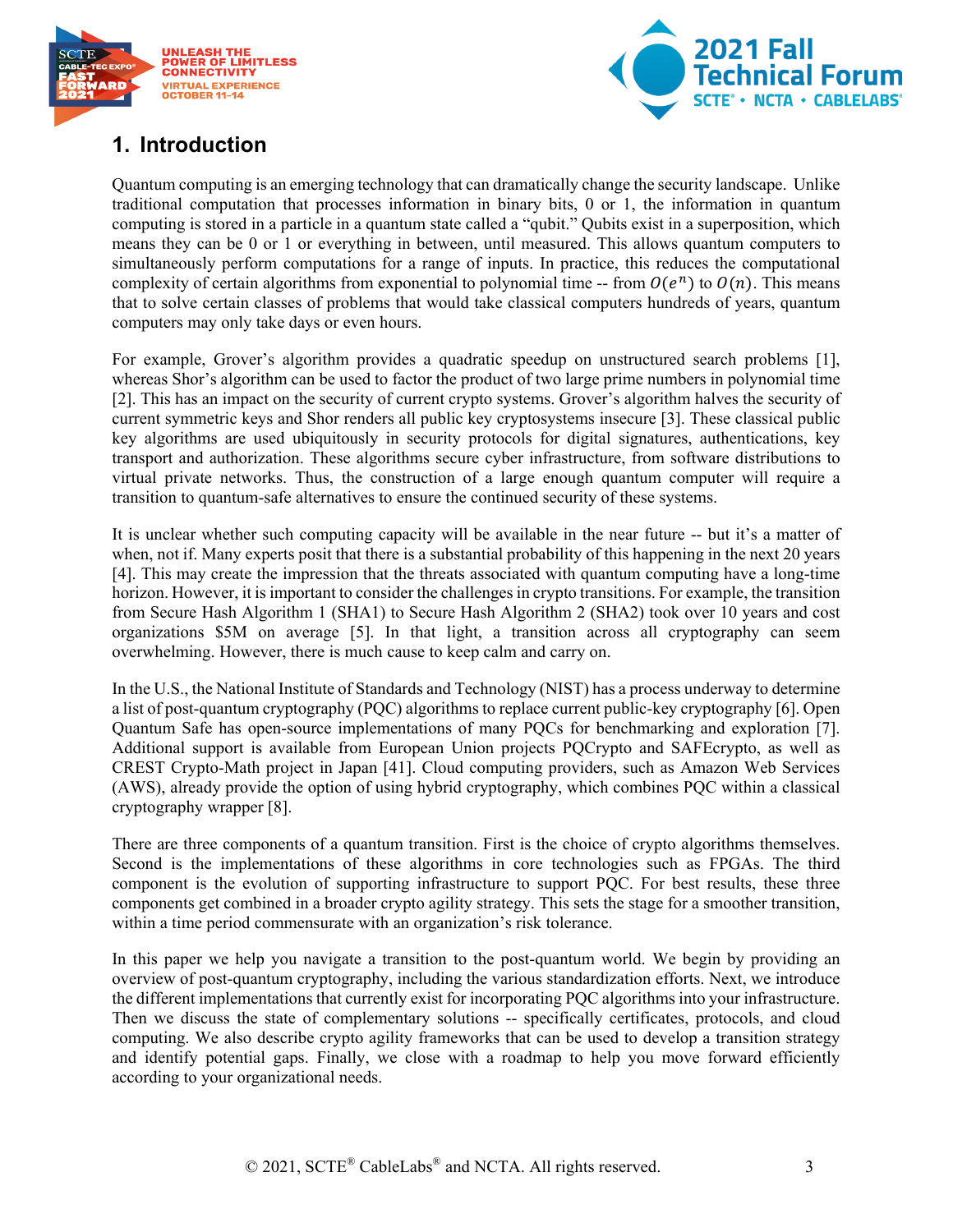



# <span id="page-3-0"></span>**2. Post-Quantum Cryptography**

All current public-key crypto-systems assume that certain mathematical problems are hard to solve, i.e. the time to solve them on classical computers increases exponentially in proportion to the size of the input. For example, RSA assumes that factoring the product of two very large prime numbers is difficult to do with current computing technology. Thus, the security of RSA is predicated on this assumption staying true. A large enough quantum computer may render these assumptions false [3]. For example, Shor's algorithm can factor RSA keys in polynomial time [2]. Consequently, any transition to a quantum safe future requires new classes of algorithms with hardness assumptions that will not be impinged upon by quantum computers [13].

The impact of quantum computing will be different based on the type of algorithms. According to NIST [41], larger key sizes for symmetric key and larger output for hash functions may be needed to ensure security in the post-quantum world, while public key cryptography such as RSA (Rivest Shamir Adelman), ECDSA (Elliptic Curve Digital Signal Algorithm), ECDH (Elliptic Curve Diffie-Hellman) and DSA will no longer be secure. Thus, the development of new classes of crypto algorithms focuses on public key cryptography used for key exchange and digital signature schemes. In this section we provide an overview of these efforts.

## <span id="page-3-1"></span>**2.1. Quantum-Safe Algorithms**

Quantum-resistant cryptography is primarily based on one of six different mathematical problems. Each problem has distinct hardness assumptions as well as pros and cons in terms of performance. These are listed below:

- 1) **Lattice-based cryptography** is based on the hardness of well-studied lattice problems in the construction itself or in the security proof. Two popular sub-categories of it are NTRU signature and ring-LWE (Learning With Errors.) These algorithms are simple, efficient, and parallelizable. However, they have larger public key sizes than RSA. Additionally, it is difficult to give precise estimates of the security using known cryptanalysis techniques [14].
- 2) **Code-based cryptography** relies on error-correcting codes. Examples include McEliece encryption algorithm and CFS (Courtois-Finiasz-Sendrier) signatures. They have large key sizes and attempts to reduce them so far all resulted in compromised security. There has been more
- 3) with implementing it for encryption than for signatures [4].
- 4) **Hash-based signatures** are digital signatures constructed using hash functions such as Merkle signature scheme and XMSS (Extended Merkle Signature Schemes.) The security of hash functions is well studied. However, corresponding schemes can only produce a limited number of signatures, and many require a secure record of the exact number of previously signed messages. Together with the much larger signature, the drawbacks make it tricky to implement for large-scale environments [43].
- 5) **Multivariate cryptography** is based on the difficulty of solving systems of multivariate polynomial equations over a single finite field. The multivariate encryption schemes are not very efficient, due to large public keys and long decryption times. However, they are more successful for building signature schemes because they provide some of the shortest signatures among the post-quantum algorithms [4].
- 6) **Isogeny** uses mathematics of super-singular elliptic curves and super-singular isogeny graphs to create a Diffie-Hellman-like key exchange. This mathematical problem is the most recent basis for any postquantum candidates and is therefore less studied. However, it has one of the smallest key sizes [48].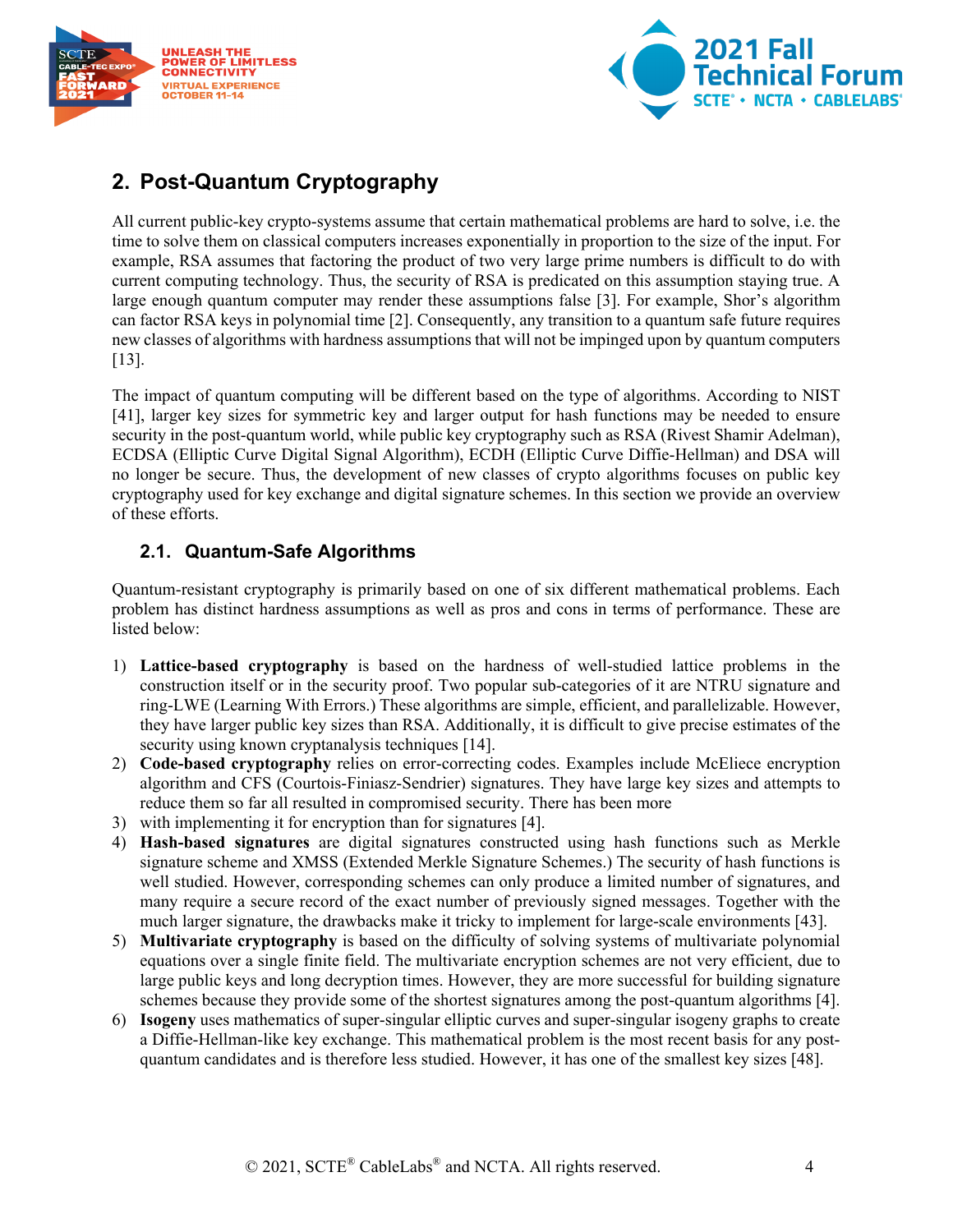



7) **Zero knowledge proof (ZKP)** proves validity without revealing underlying information. It is currently only used by one PQC, Picnic, where it was made non-interactive and turned into a signature scheme using the traditional Fiat-Shamir transform [15].

The mathematical structure for different PQC algorithms varies widely. A detailed discussion is beyond the scope of this paper and is available elsewhere [16].

## <span id="page-4-0"></span>**2.2. NIST PQC Standardization**

In 2017, NIST started a post-quantum cryptography standardization effort to select algorithms that will supplement or replace existing public key cryptography. There were 82 submissions received in the 1st round, and 69 accepted, with a focus on the security analysis. Round 2 was started in 2019 with 26 candidate algorithms, and a focus on the hardware and software performance as well as security. To keep the diversity but reduce the numbers, NIST encouraged mergers of similar submissions. In July 2020, NIST announced the candidates for the third round, which included 7 primary and 8 alternate candidates. At the time of this writing (summer 2021), the finalists are still being reviewed for standardization at what is the conclusion of the third round. Algorithms with structured lattice schemes appear to be the most promising generalpurpose algorithms for public key encryption and digital signature schemes. Several of the alternate candidates have worse performance than the finalists but might be selected for standardization if there's high confidence in their security. Others have acceptable performance but require additional analysis to inspire sufficient confidence in their security [6]. NIST will select which alternates to keep studying in a  $4<sup>th</sup>$  round and expect the finalized standard to be ready around 2024 [40].

NIST's standardization effort focuses on two categories of PQC algorithms: 1) public key encryption/key establishment and 2) digital signatures. The current candidates all offer a range of security based on the parameter set, that range from two to eighteen. The key sizes and ciphertext sizes differ based on the parameter set selected, as shown in Table I and Table II. The \* denotes an alternate candidate.

<span id="page-4-1"></span>

| <b>Name</b>          | <b>Type</b> | <b>Public Key</b> | <b>Private Key</b> | <b>Ciphertext Size</b> |
|----------------------|-------------|-------------------|--------------------|------------------------|
|                      |             | (bytes)           | (bytes)            | (bytes)                |
| Classic McEliece [9] | Code-based  | $261120 -$        | 6492 - 14120       | $128 - 240$            |
|                      |             | 1357824           |                    |                        |
| Crystals-Kyber [10]  | Lattice     | $800 - 1568$      | $1632 - 3168$      | 768 - 1568             |
| <b>NTRU</b> [11]     | Lattice     | $699 - 1230$      | $935 - 1590$       | $699 - 1230$           |
| Saber $[11]$         | Lattice     | $672 - 1312$      | $1568 - 3040$      | 736 - 1472             |
| *BIKE [11]           | Code-based  | $2542 - 6206$     | $3110 - 13236$     | $2542 - 6206$          |
| *FrodoKEM [11]       | Lattice     | $9616 - 21520$    | 19888 - 43088      | $9729 - 21632$         |
| $*HQC[11]$           | Code-based  | 2249 - 7245       | 2289 - 7285        | 4481 - 14469           |
| *NTRU Prime [11]     | Lattice     | 897 - 1322        | 1125 - 1999        | $1025 - 1184$          |
| *SIKE [11]           | Isogeny     | $197 - 564$       | $28 - 644$         | $197 - 596$            |

#### **Table 1. NIST Finalists: Public-key Encryption**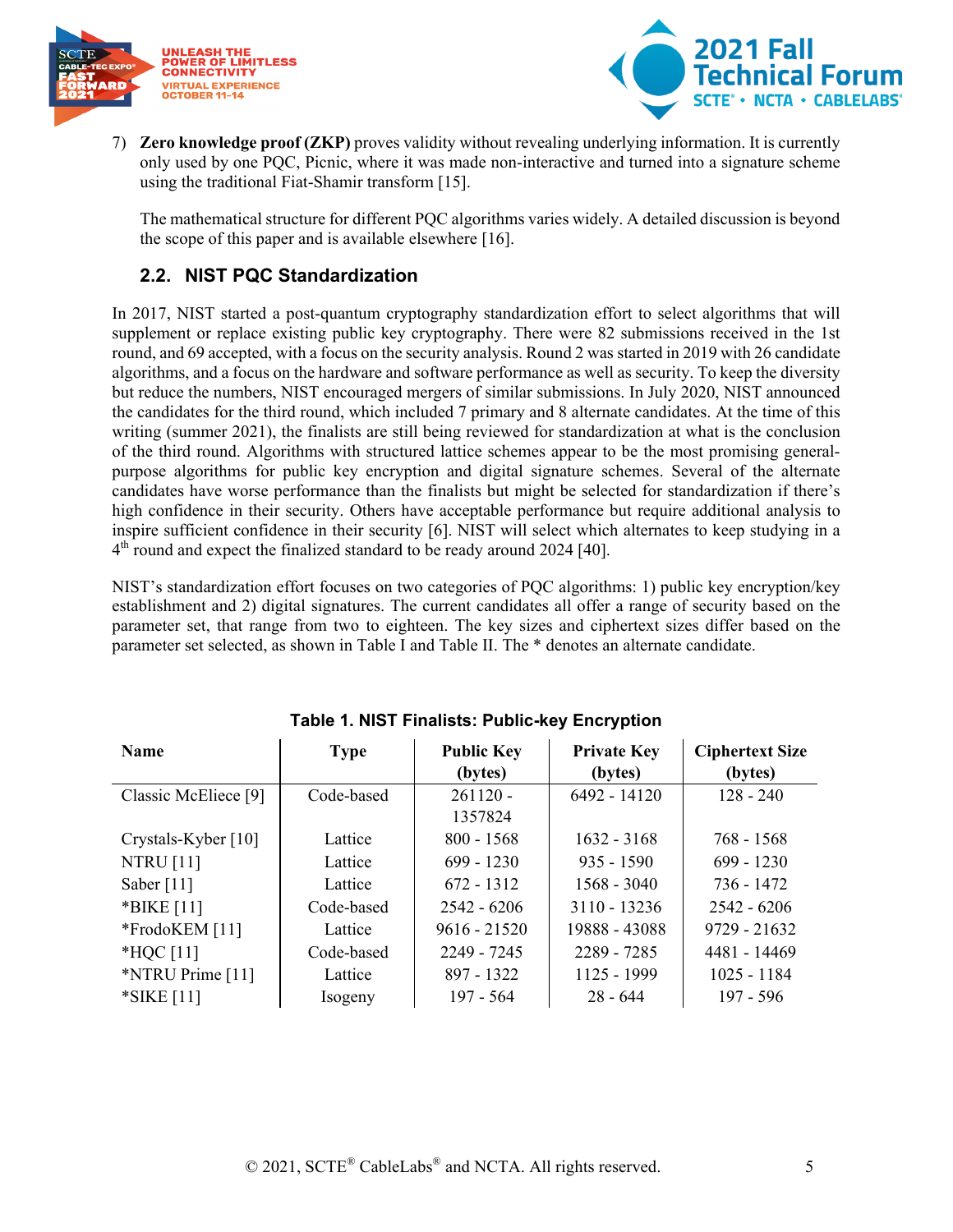



<span id="page-5-0"></span>

| <b>Name</b>      | Type         | <b>Public Key</b> | <b>Private Key</b> | <b>Signature</b> |
|------------------|--------------|-------------------|--------------------|------------------|
| Crystals-        | Lattice      | $1312 - 2592$     | $2544 - 4880$      | $2420 - 4595$    |
| Dilithium [11]   |              |                   |                    |                  |
| Falcon [11]      | Lattice      | 897 - 1793        | $1281 - 2305$      | $690 - 1330$     |
| Rainbow [11]     | Multivariate | 60192 - 1930600   | 64 - 1408736       | $66 - 212$       |
| $*GeMSS [12]$    | Multivariate | 352000 - 10400000 | 13100 - 12300      | 240000 - 600000  |
| *Picnic $[11]$   | <b>ZKP</b>   | $33 - 65$         | $49 - 97$          | 14612 - 209510   |
| *SPHINCS+ $[11]$ | Hash based   | $32 - 64$         | 64-128             | $8080 - 49216$   |

#### **Table 2. NIST Finalists: Digital Signature Algorithms**

The appropriate PQC algorithm may depend both on the security and the asset constraints. Consider the public key encryption candidates. Lattice-based algorithms such as NTRU and Saber have a much smaller public/private key size than the code-based Classic McEliece. However, Classic McEliece has a smaller ciphertext size than the lattice-based algorithms. Similarly for digital signature algorithms multivariatebased Rainbow has a much larger key size, but much smaller signature size, than the lattice-based Falcon and Crystals-Dilithium.

PQC generally has larger key sizes, but some algorithms at lower security levels have a comparable size to classical algorithms at a higher security level. The five security levels are denoted as:

- Level 1: At least as hard to break as AES-128 using exhaustive key search.
- Level 2: At least as hard to break as SHA-256 using collision search.
- Level 3: At least as hard to break as AES-192 using exhaustive key search
- Level 4: At least as hard to break as SHA-384 using collision search.
- Level 5: At least as hard to break as AES-256 using exhaustive key search.

The focus of NIST competition is on security level 1, 2, and 3. Take the key exchange algorithms, for example, as shown in Figure 1. SIKE, SABER, Crystal-Kyber and NTRU all have comparable key and ciphertext sizes with RSA/DH. For the digital signature candidates, shown in Figure 2, Falcon and Crystals-Dilithium have similar signature and public key sizes as RSA.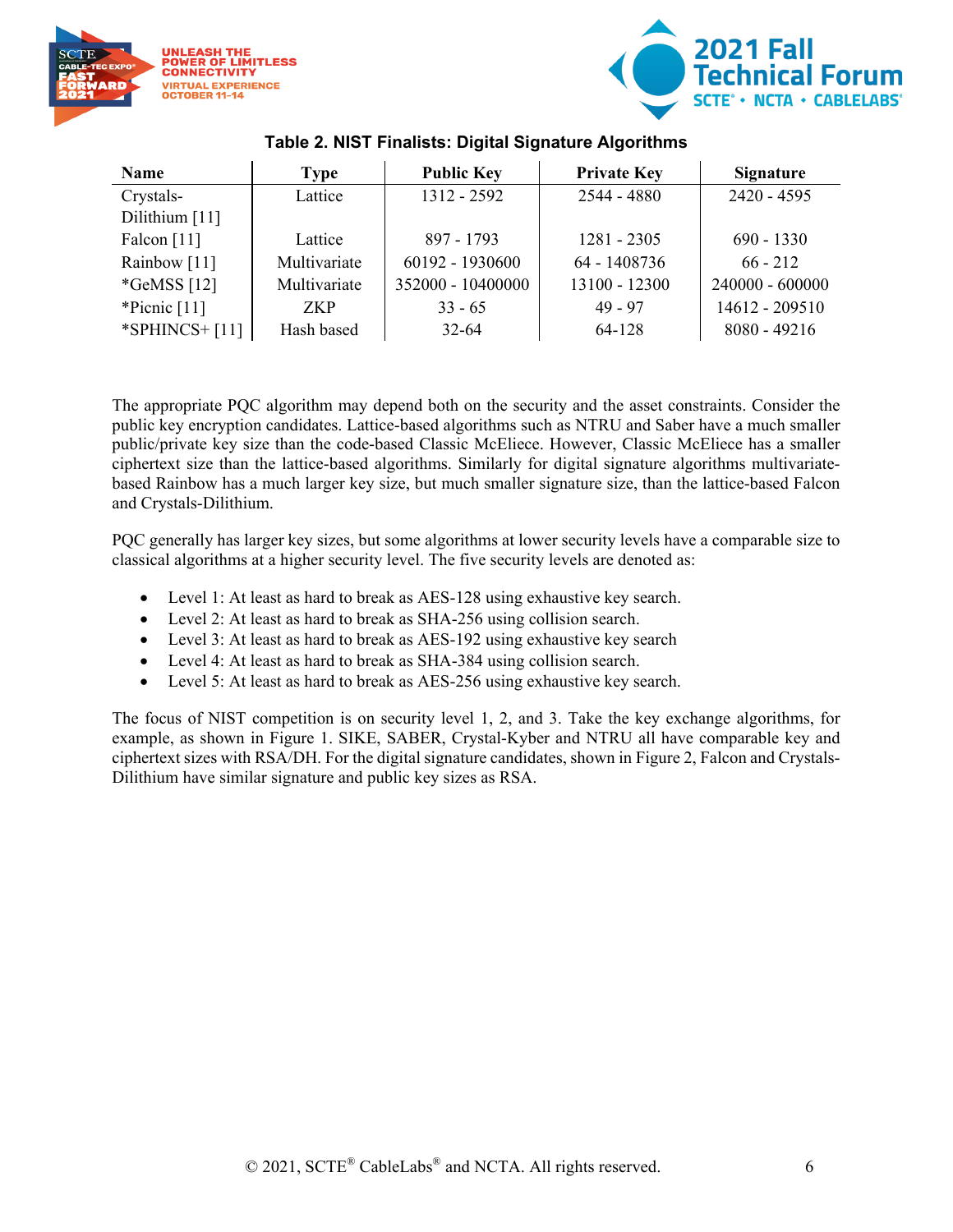

<span id="page-6-0"></span>**Figure 1. Ciphertext and public key sizes for NIST 3rd round key exchange + classical PKE [20]**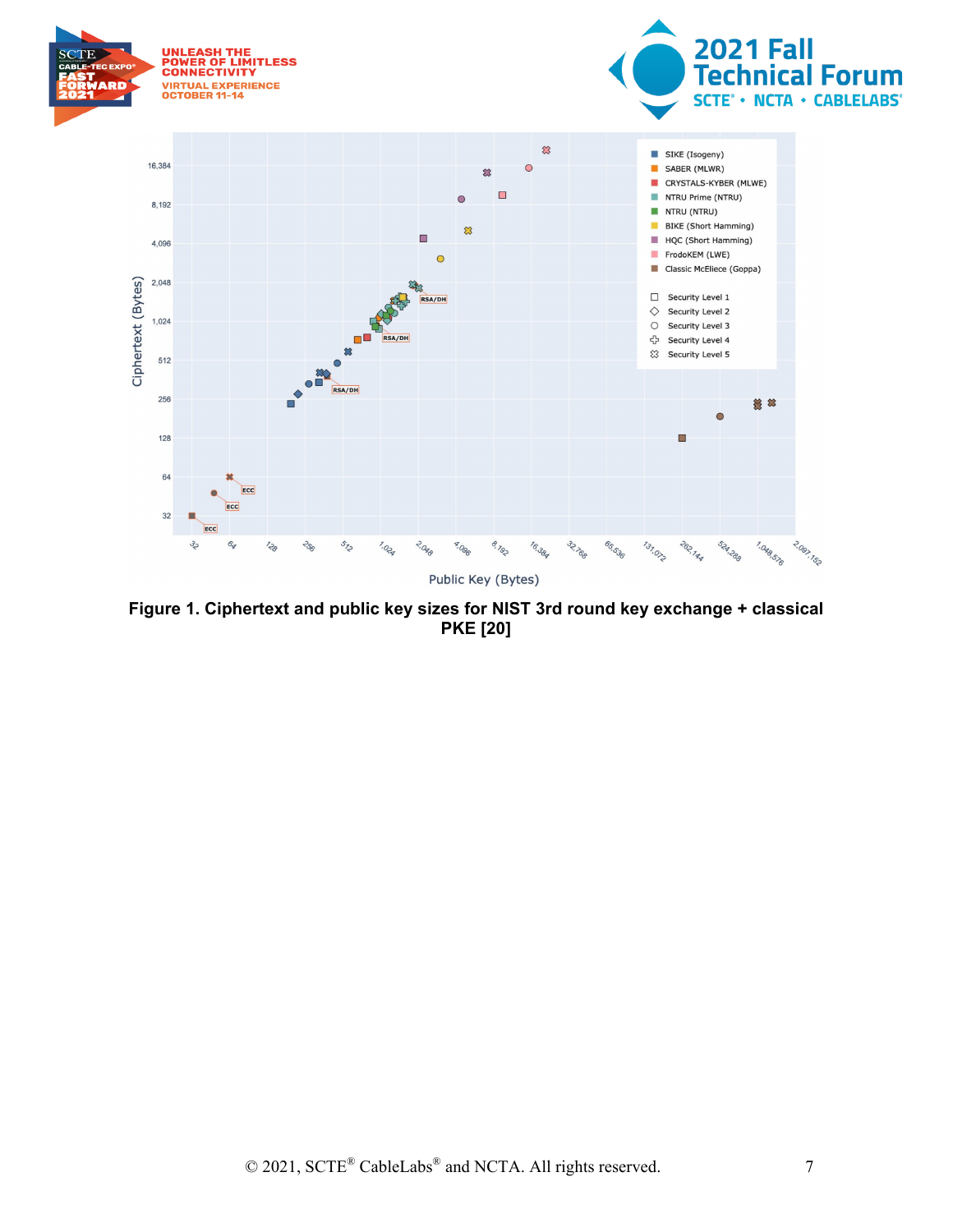

<span id="page-7-1"></span>**Figure 2. Signature and public key sizes for NIST 3rd round and classical digital signature [20]**

## <span id="page-7-0"></span>**2.3. CACR Competition**

Aside from NIST, China also held their own post-quantum cryptography competition. The Chinese Association for Cryptologic Research (CACR) issued a notice of algorithm competition in August of 2018. The competition focused on functionalities, security, and performance. While NIST separated the competition into two tracks (digital signature and public key crypto/key encapsulation), China separated the competition into three tracks: digital signature, public key cryptography and key exchange. The first round received 36 submissions, with the majority being lattice-based algorithms. Unlike NIST, which included multiple rounds, the CACR competition only had one round and concluded in December 2019. The results of round 1 contained 14 finalists with 1st, 2nd, and 3rd place winners across the three categories [21]. The list of finalists is provided in Table III and the details are from the Announcement of the Results of the National Cryptographic Algorithm Design Competition Algorithm Selection, a technical report published by the CACR in 2020 [22].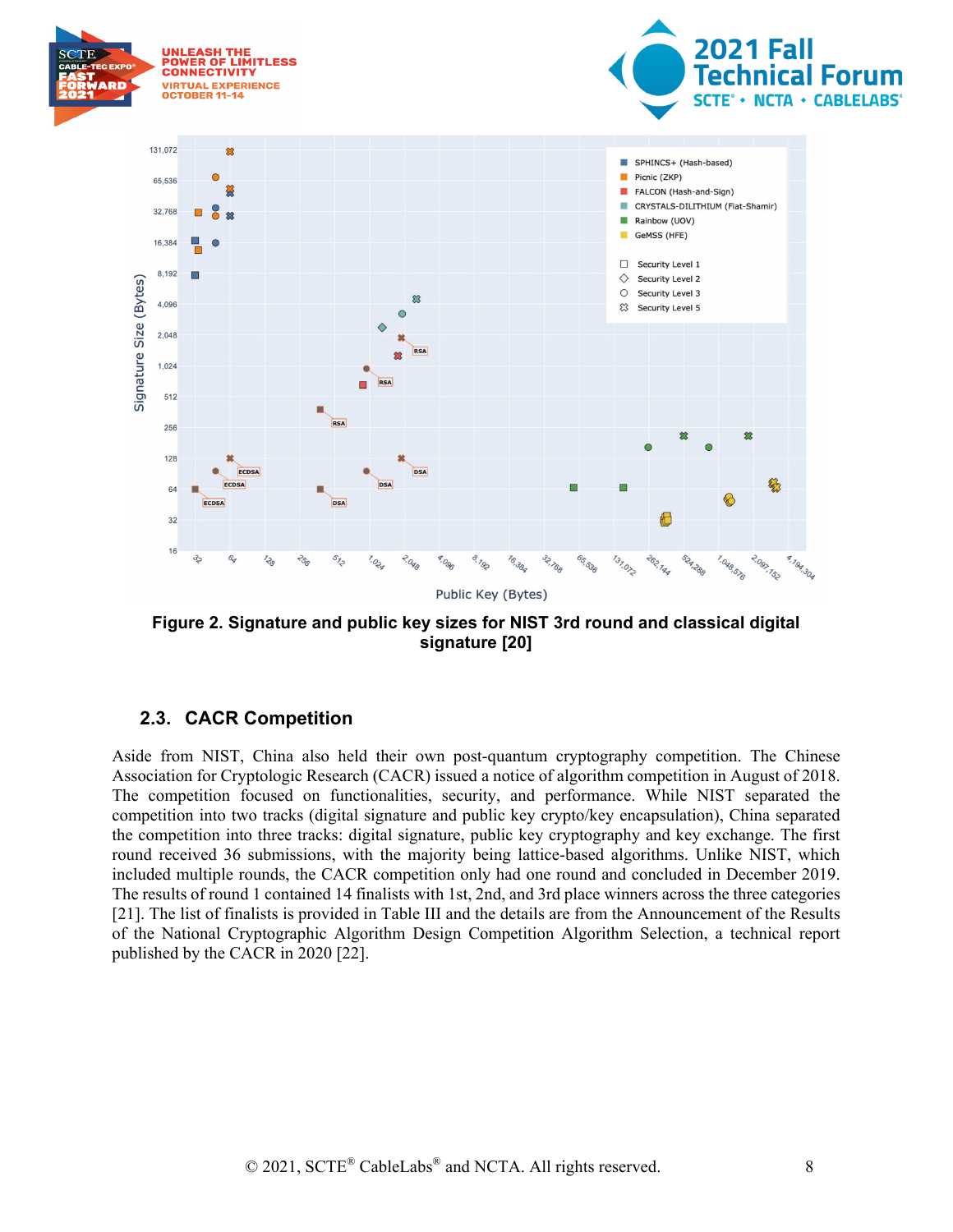



<span id="page-8-2"></span>

| Rank      | Name           | Category   | <b>Type</b> |
|-----------|----------------|------------|-------------|
| 1st place | Aigis-sig      | Signatures | Lattice     |
| 1st place | <b>LAC.PKE</b> | <b>KEM</b> | Lattice     |
| 1st place | Aigis-enc      | <b>KEM</b> | Lattice     |
| 2nd place | LAC.KEX        | <b>KEX</b> | Lattice     |
| 2nd place | <b>SIAKE</b>   | <b>KEX</b> | Isogeny     |
| 2nd place | SCloud         | <b>KEM</b> | Lattice     |
| 2nd place | <b>AKCN</b>    | <b>KEM</b> | Lattice     |
| 3rd place | OKCN (SKCN-    | <b>KEX</b> | Lattice     |
|           | MLWE)          |            |             |
| 3rd place | Fatseal        | Signature  | Lattice     |
| 3rd place | Mulan          | Signatures | Lattice     |
| 3rd place | AKCN-E8        | KEM        | Lattice     |
| 3rd place | <b>TALE</b>    | <b>KEM</b> | Lattice     |
| 3rd place | PKP-DSS        | Signature  | <b>PKP</b>  |
| 3rd place | Piglet-1       | <b>KEM</b> | Code-based  |

#### **Table 3. CACR Competition Finalists**

#### <span id="page-8-0"></span>**2.4. Europe**

While Europe did not hold its own post-quantum competition, there have been multiple initiatives exploring the current solutions. The European Technology and Standards Institute (ETSI) is a recognized regional standards body dealing with telecommunications, broadcasting, and other networks and services. It recognized that cryptanalysis and the standardization of algorithms require significant time and effort for their security to be trusted by governments and industry. Thus, ETSI is taking a proactive approach and formed the Cyber Quantum Safe Cryptography (QSC) Working Group to assess and make recommendations for quantum-safe cryptographic primitives, protocols, and implementation considerations. The focus is on practical implementation with consideration of performance, capabilities, benchmarking, architecture, and protocols, instead of development of the cryptographic primitives [14]. The European Union Agency for Cybersecurity (ENISA) also published a study that provides an overview of NIST finalists as well as proposals that system owners can implement now in order to protect the confidentiality of their data against a quantum-capable attacker [4].

## <span id="page-8-1"></span>**3. PQC Implementations**

The performance of PQC algorithms will depend on their implementation and deployment environments. Most of the published benchmarks are based on algorithms from round 2 of NIST's competition. They include benchmarking of seven lattice-based algorithms [17]; benchmarking of algorithms in hardware [18]; benchmarking using FPGA [20] and benchmarking in TLS [19]. Because these algorithms are currently evolving, their actual performance may differ from published benchmarks, which is also informed by implementation platforms. The most comprehensive benchmarking of the round 3 algorithms, as of this publication, is from the Open Quantum Source (OQS) profiling project and includes runtime, memory use and performance on x86 [44]. The code for OQS profiling is open source and geared toward collecting information across the algorithms at different levels of the software and network stack. It does not provide testing at the raw algorithm level, which can be done using SUPERCOP, a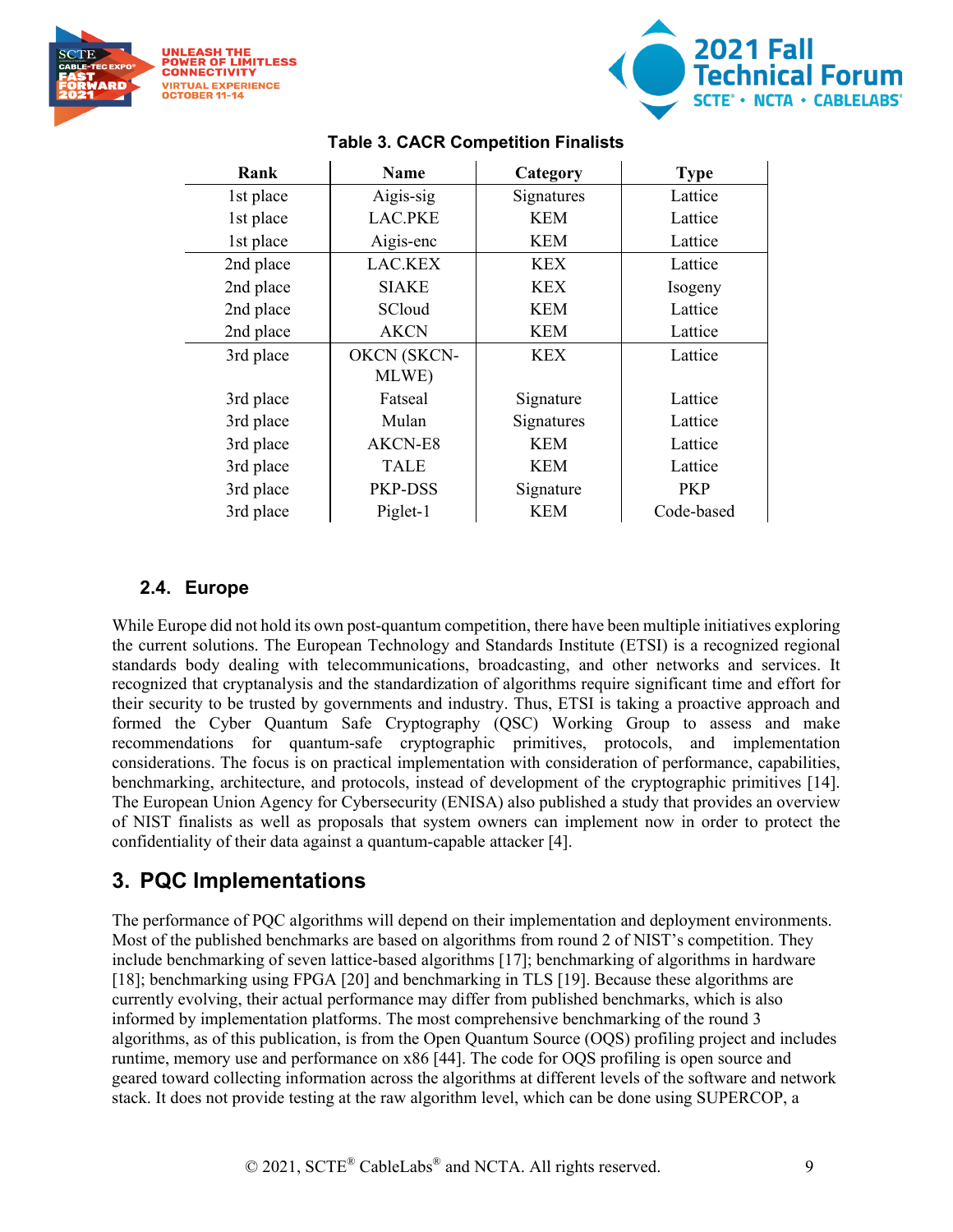



toolkit that measures crypto primitives according to length of the key/message and time to generate, encrypt or authenticate [45]. Because each PQC algorithm has its own limitations and might be appropriate for distinct platform or assets, it's best to test and explore the implementation challenges on your target device.

## <span id="page-9-0"></span>**3.1. Libraries**

There are several libraries that implement PQC for distinct systems and corresponding requirements. One of the earliest is libpqcrypto, a cryptographic software library produced by the PQCRYPTO project that includes software for 77 cryptographic systems. It includes AES-256 and Salsa20 for symmetric/secret-key cryptography, McBits for public-key cryptography and SPHINCS+ for signatures. PQCRYPTO can be used with OpenSSH and OpenIKED. The project includes a benchmarking and testing framework as well as libraries for ARM Cortex-M4 and FPGAs. However, the library is research-oriented and not ready for use in production environments [23].

Another library that is more widely used is liboqs from Open Quantum Safe (OQS) [7]. It is an open-source library written in C and has well developed support for many platform and languages. The library can run on Linux, Mac and Windows. It supports x86 and ARM architectures, as well as compilers from Clang, GCC (GNU Compiler Collection) and Microsoft. It also contains language wrappers for C++, Go, Java, .Net, Python and Rust. OQS provides code for integration into TLS, SSH, x.509, CMS and S/MIME via OpenSSL and OpenSSH. The library has been used by many external projects, including Microsoft Post-Quantum Cryptography VPN, Mullvad VPN, Thales eSecurity Go wrapper, Liesware Coherence Cryptographic Server, IBM Cloud and others [39]. However, it is built as a library for testing and not commercial deployment, so some components are more mature than others. Some algorithms implemented have large stack usage and may cause failures when run on threads or in constrained environments [11].

In addition to general libraries, Cloudflare released the source code of CIRCL, a cryptographic library written in Go, in 2019. It contains a package that combines an implementation of Diffie-Hellman with SIKE (Super-singular Isogeny Key Encapsulation), allowing developers to experiment with post-quantum key exchange schemes for TLS 1.3. They are currently looking to add lattice-based algorithms such as NTRU and Crystals-Kyber, and post-quantum signature algorithms to CIRCL [24].

Aside from open-source libraries, there are commercial alternatives. ISARA's Radiate Quantum Safe Toolkit supports system Android, iOS, Linux, macOS, Windows 10 and FreeBSD Crypto library and integration tools. It also includes a hybrid mode that has PQC but is backward compatible and maintains the current security measures [25]. Then there's also PQshield, which helps customer transition to quantumsecure standards with a post-quantum cryptography library, hardware for embedded devices, an SDK for mobile and server, as well as a solution for messaging platforms and apps [26].

Other efforts in post-quantum cryptography are happening within the United Arab Emirates. The Technology Innovation Institute (TII), part of Abu Dhabi's Advanced Technology Research Council (ATRC), made available its first PQC software library for the nation in early 2021. Not much is known about the algorithms used, but the library is written in C and supports a wide variety of architectures and OS. A hardware (FPGA-based) implementation has also been developed. The first release of the library has already been integrated in several secure communication products [27].

## <span id="page-9-1"></span>**3.2. Hybrid**

There are currently two options to implement post-quantum cryptography, either by replacing current public key algorithms such as RSA and ECDHE, or as part of hybrid cryptosystems. Post-quantum cryptography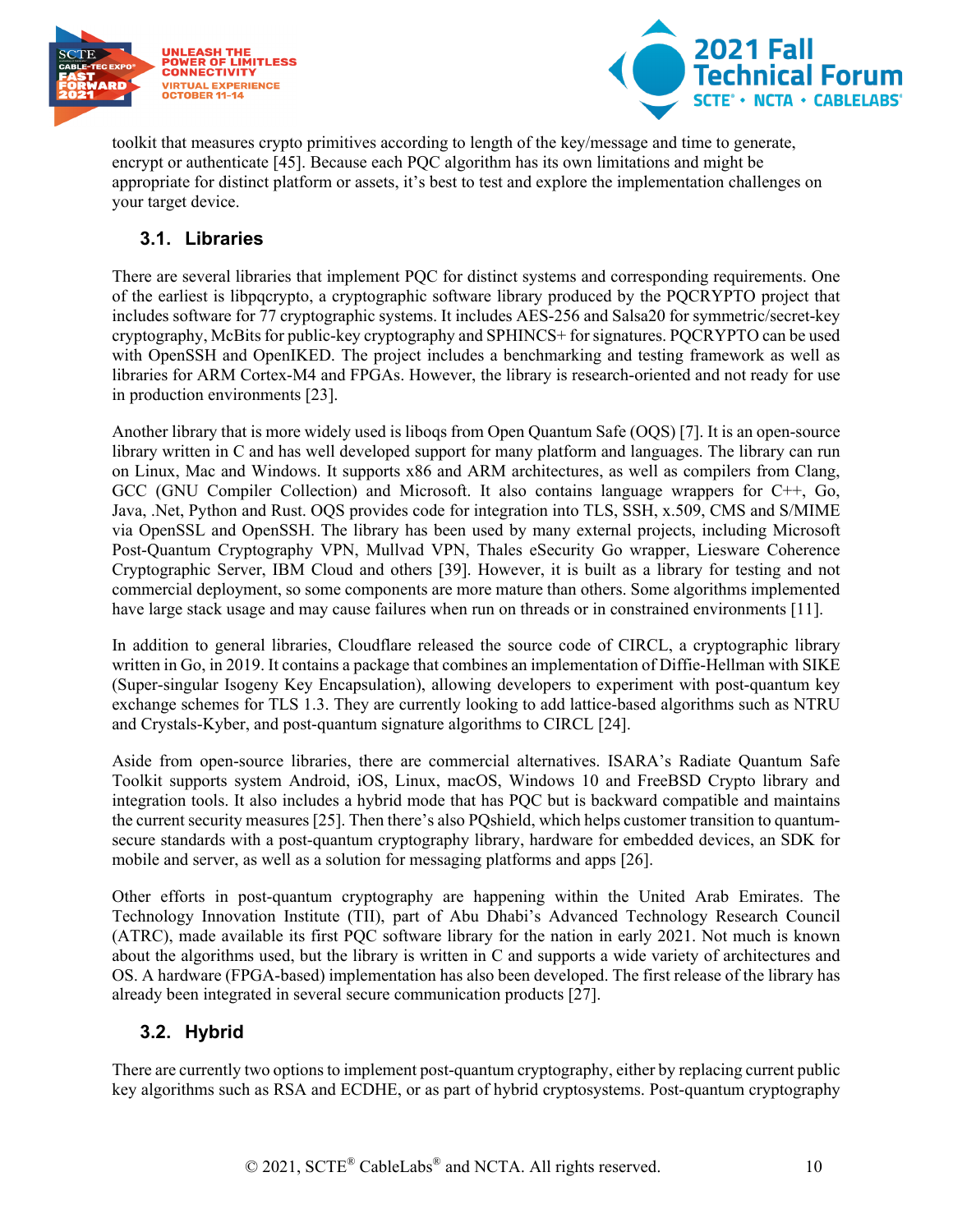



has not yet been tested with a real quantum computer, so there is a risk of security or implementation flaws. Thus, many current solutions are exploring the option of hybrid cryptography.

Hybrid cryptosystems combine two or more different cryptographic techniques to perform the same function. There are three different types of hybrids: classical/quantum-safe hybrids, which secure against classical attacks at least; quantum-safe/quantum-safe hybrids, which are good for future attacks, but the security of quantum-safe algorithms remain uncertain; and classical/QKD hybrids, which combine the security of classical algorithms with the only one known quantum-safe method. Hybrid cryptosystems will in theory remain secure if at least one of the underlying cryptographic schemes remains unbroken. However, they can be slower, have a larger footprint for key storage, and be less efficient [8].

## <span id="page-10-0"></span>**4. PQC Infrastructure**

The first step to a PQC transition is to identify which algorithm is appropriate for your asset and explore the implementations of these algorithms in core technology. However, because these algorithms are drastically different from classical algorithms, from mathematical foundation to key sizes to performance overhead, there may be changes needed in the infrastructure to support both them and the transition to them. The infrastructures most affected are those that use public-key cryptography, such as certificates and PKI, protocols and cloud solutions. In this section we'll explore some of the changes needed in the infrastructures when transitioning to PQC.

### <span id="page-10-1"></span>**4.1. Certificates and PKIs**

The most common certificate sizes on the internet today vary between 500-1500 bytes. Most of the proposed post-quantum schemes have public key and signature sizes of 10-200 kilobytes (kb), which is significantly bigger and can pose challenges for the infrastructures that would use them in X.509 certificates. These challenges include transmission overhead, IP fragmentation and wasted bandwidth for connections. To support new proposed post-quantum signature schemes in X.509, new algorithm identifiers that correspond to certain post-quantum signature scheme parameters and structures will need to be defined [28]. While the x.509 data format allows for long public keys and signatures, some applications may put size limits on the x.509 fields. Also, the cost and performance overhead will differ depending on the implementation and usage of the certificates. Some devices or system may or may not be fully upgradeable due to software or hardware limitations.

The transition to PQC can be a huge undertaking that takes a long time. To ensure a smooth transition, there will be a need for a certificate that can work with both PQC-enabled systems and non-upgraded systems, or hybrid certificate. A hybrid certificate is an X.509 certificate with additional quantum safe components, so you only need to support one certificate instead of two no matter the system. The hybrid certificate would contain extra X.509 certificate fields for quantum-safe keys and signatures as well as encoding for a quantum safe algorithm. NIST has updated the guidance on transition in SP800-56C Rev. 2 to permit the use of hybrid mode. In hybrid mode, an unapproved (i.e. PQC) algorithm can be combined with a NISTapproved algorithm and still receive FIPS validation [42].

One way to implement a hybrid certificate is to offer the option of choosing to use the classical or postquantum algorithm. This allows the relying parties that cannot update their cryptographic suites to be in the same infrastructure as other relying parties that use a stronger validation algorithm. Another way is to implement the certificate such that it encrypts/decrypts using both classical and post-quantum algorithms. Instead of choosing one or the other, the server/client now needs to use both. This way the certificate is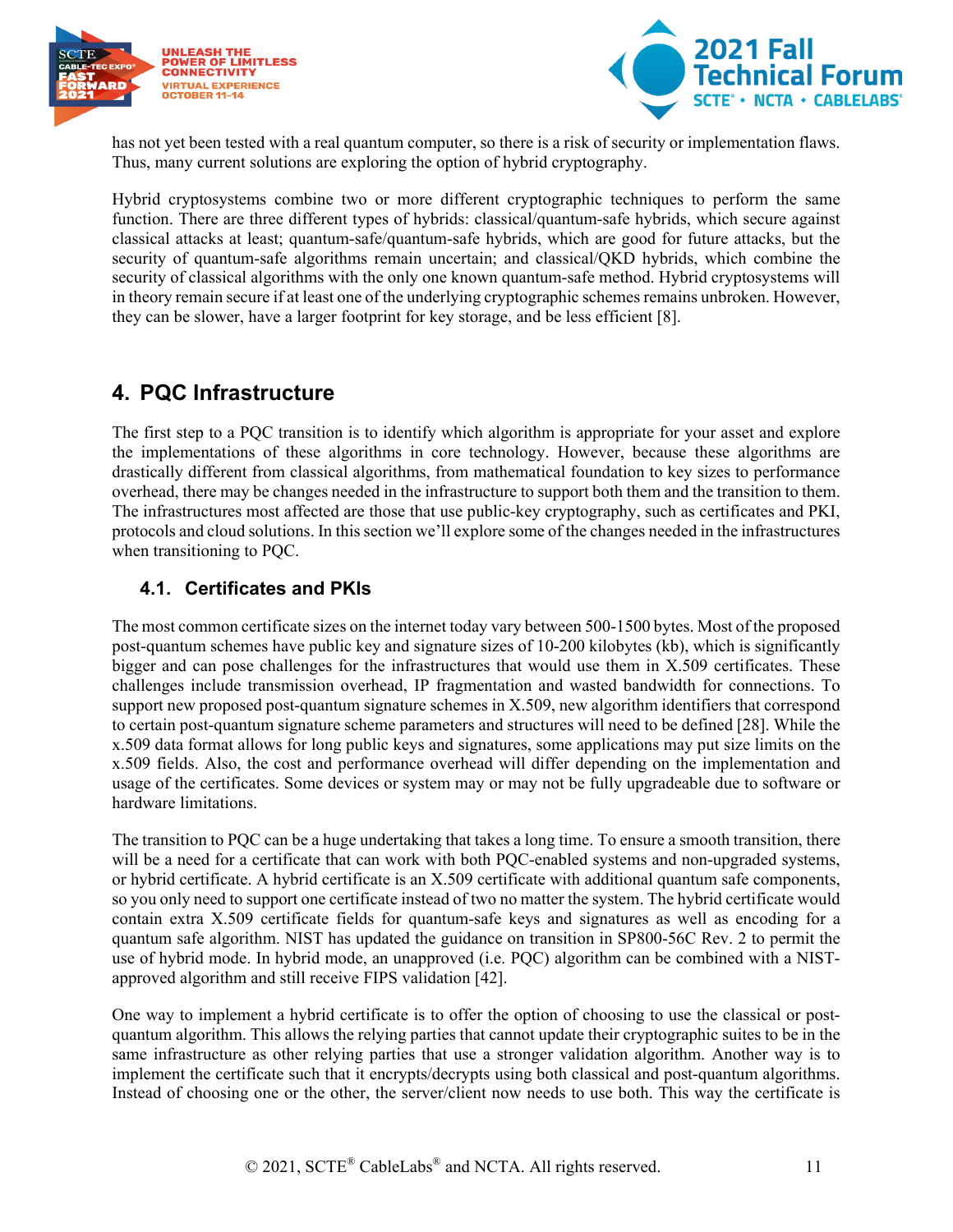



protected against classical and quantum attacks. However, this does present an implementation challenge, because you need to upgrade the PKI system, and maybe the servers and the clients as well. The signing and validation might also need to be upgraded [29]. There are currently multiple collaborative efforts on new digital certificate formats that can work with both classic and post-quantum algorithms from ISARA, Cisco, CableLabs, DigiCert and Entrust. For more details, refer to [46] for a method of embedding alternative sets of cryptographic materials into digital certificates as well as how creation, verification, signing and revocation would work in such cases.

## <span id="page-11-0"></span>**4.2. Protocols**

Once successfully adopted, security protocols tend to be long lived in products and networks. Thus, protocols typically allow for some elements of flexibility in changes to the key sizes and cryptographic parameters in case of algorithm degradation. However, protection against quantum attacks may require more drastic changes, where the cryptographic primitives may need to be replaced entirely or protocol-level changes may be needed. This can be an easy or difficult process depending on how crypto-agile the protocols are. An overview is provided here, and more details can be found in the white paper from ETSI [14].

Internet Key Exchange (IKEv2) is a protocol used mainly for setting up VPNs, using three exchanges to set up a security association. First, a common key is derived using the Diffie-Hellman key agreement algorithm. Second, the key is authenticated using certified digital signatures or pre-shared authentication key. Thirdly, the key agreement is conducted again to generate new ephemeral keys for the IP packet. The protocol standard is rigid and only offers a small set of cryptographic algorithms. Making IKE quantumsafe will require replacing the algorithms used in all three exchanges.

The Transport Layer Security (TLS) protocol, previously SSL, establishes a protected tunnel between a client and server for transmission of application data. It starts with a handshake sub-protocol that authenticates server and client, then establishes shared secret keys for transmission of application data. The shared secret keys are then used in the record layer subprotocol to encrypt and authenticate application data. The handshake uses public key cryptography and will have to be replaced with quantum-safe alternatives. The subsequent record sub-protocol uses symmetric key cryptography and just needs to increase the key sizes. The design of TLS is largely independent of cryptographic algorithms and allows the parties to negotiate the cipher suites to be used. While quantum-safe algorithms with large public keys or signatures may require additional changes to the standard, there are currently libraries available to help test the postquantum algorithm implementations and identify implementation challenges.

Secure/Multipurpose Internet Mail Extension (S/MIME) is used to securely send email messages. It allows email to remain encrypted during the entire path from sender to recipient, preserving end-to-end confidentiality and data integrity. Content encryption in S/MIME relies upon symmetric ciphers and is believed to be quantum-safe. However, the digital signatures for authentication and integrity use DSA or RSA, which will need to be replaced with quantum-safe alternatives. S/MIME does support extended key size and encryption methods, so it is possible to upgrade signature and key-establishment algorithms without replacing the entire protocol.

Secure Shell (SSH) is used to encrypt information sent over an insecure network and allows remote login, file transfer or operations without compromising data integrity or confidentiality. The SSH protocol involves three major sub-protocols: 1) The transport layer protocol that creates a secure channel and runs over top of TCP/IP; 2) The user authentication protocol that authenticates the client to the server; and 3) The connection protocol that takes the encrypted tunnel generated by transport layer and multiplexes it into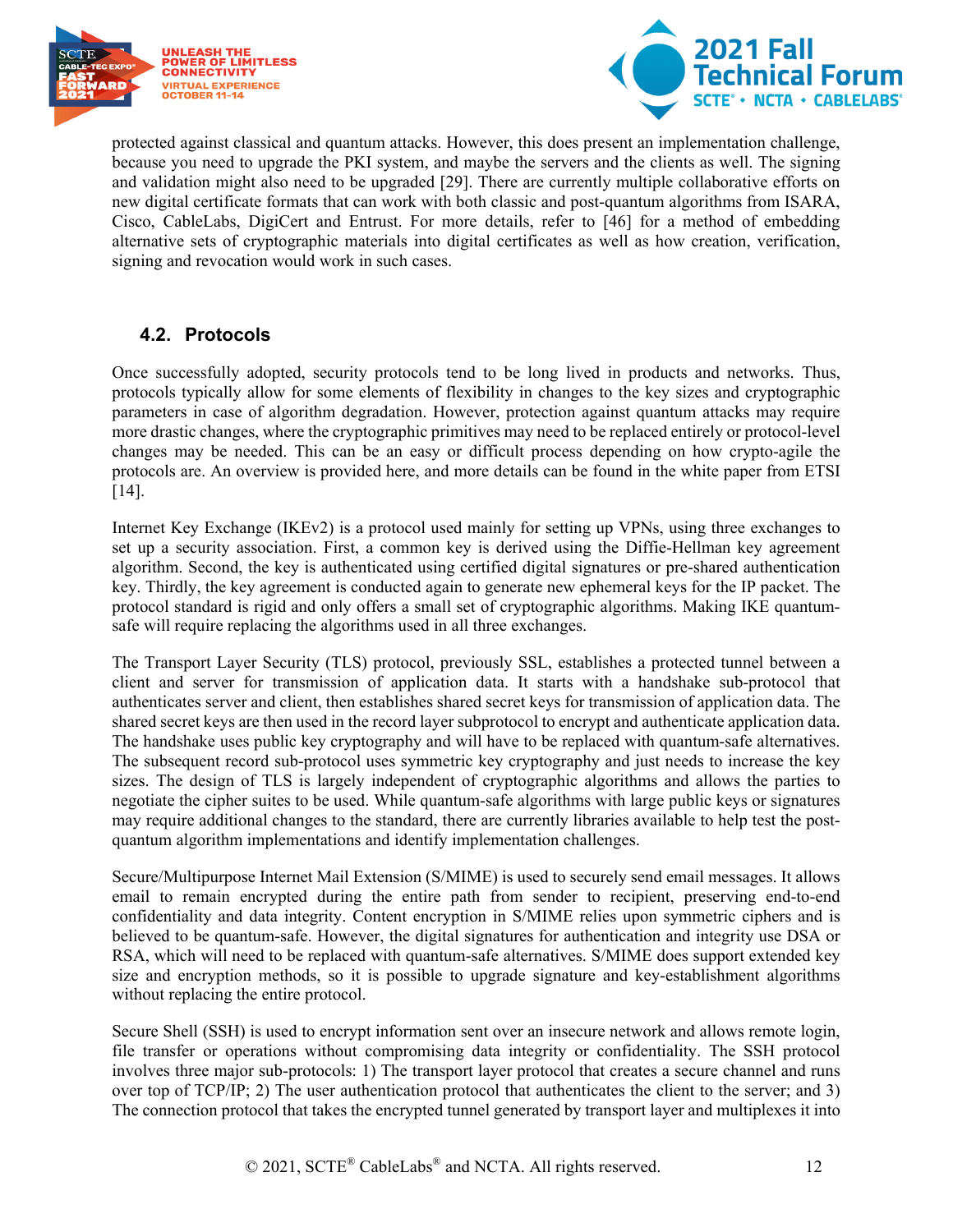



several channels for login, proxy forwarding and accessing secure subsystems etc. The SSH protocol includes a high level of cryptographic agility and allows servers and clients to negotiate the algorithms, so the addition of quantum-safe controls should not require significant changes to the base SSH protocol.

### <span id="page-12-0"></span>**4.3. Cloud Solutions**

At its most basic level, quantum-safe solutions involve using quantum-safe cryptography, supported by certificates and protocols that accept the quantum-safe option. At a higher level, quantum-safe cloud computing means quantum-safe server, endpoint, and network infrastructure. The Cloud Security Alliance has published a note on cryptanalytic and mathematical research that builds meaningful confidence in the algorithms' security [30]. It's not an analysis on implementation, performance or application to protocol. However, many companies have already taken steps to explore performances and integrate some postquantum cryptography into their offerings.

Google took a first step towards post-quantum cryptography by researching and prototyping lattice-based public-key cryptography. In 2016, Google launched an experiment to incorporate the lattice-based algorithm into its Chrome browser in developer mode. It is implemented for OpenSSL and designed to provide post-quantum security for TLS [31]. They also explored the performance of Apache HTTP server using post-quantum key exchange algorithms BCNS, NewHope, NTRU and Frodo (only NTRU and FrodoKEM remained as finalists in NIST's competition.) By looking at throughput, connection time and handshake size, they have concluded that the additional overhead in serving typical webpages (between 10KB and 100KB) with a post-quantum cipher suite will only decrease server throughput by less than a factor of two [32].

IBM researchers developed lattice cryptography suites which include the NIST finalists crystals-Kyber and Crystals-Dilithium, and is working with open-source community to develop open standards implementations as part of Open Quantum Safe. Currently, Kyber has been integrated as part of IBM Key Protect for IBM Cloud, a full-service encryption solution that leverages cloud-based hardware security modules. The algorithm performance may be affected by network profile, CPU speed and API call rates. The quantum-safe TLS is currently supported through the Key Protect software development kit and available both in hybrid mode and quantum-safe mode. It is currently only available in Linux, but support for additional operating systems is anticipated [33].

AWS started incorporating PQC since round 2 and now supports post-quantum TLS in AWS KMS. It supports ECDHE with BIKE and ECDHE with SIKE [8]. For the two hybrid algorithms tested, ECDHE with BIKE have a larger size than ECDHE with SIKE. However, ECDHE with SIKE is slower than ECDHE with BIKE. Which algorithm to use would depend on the constraints of the asset, and whether memory or computational speed is more of a priority.

Microsoft is working with academia and industry on four candidates for cryptography systems: Rooke, SIKE, Picnic and qTESLA. Each algorithm may be appropriate for different scenarios where different trade-offs regarding performance and key size are preferred. In addition to working with Open Quantum Safe to develop a post-quantum branch of TLS and SSH, Microsoft also worked on a fork of OpenVPN integrated with post-quantum cryptography to enable testing and experimentation [34].

# <span id="page-12-1"></span>**5. Crypto Agility**

According to NIST, "continued progress in the development of quantum computing foreshadows a particularly disruptive cryptographic transition." Once quantum computers and exploitation of such attacks becomes practical, protecting stored keys and data will require re-encrypting them with a quantum-resistant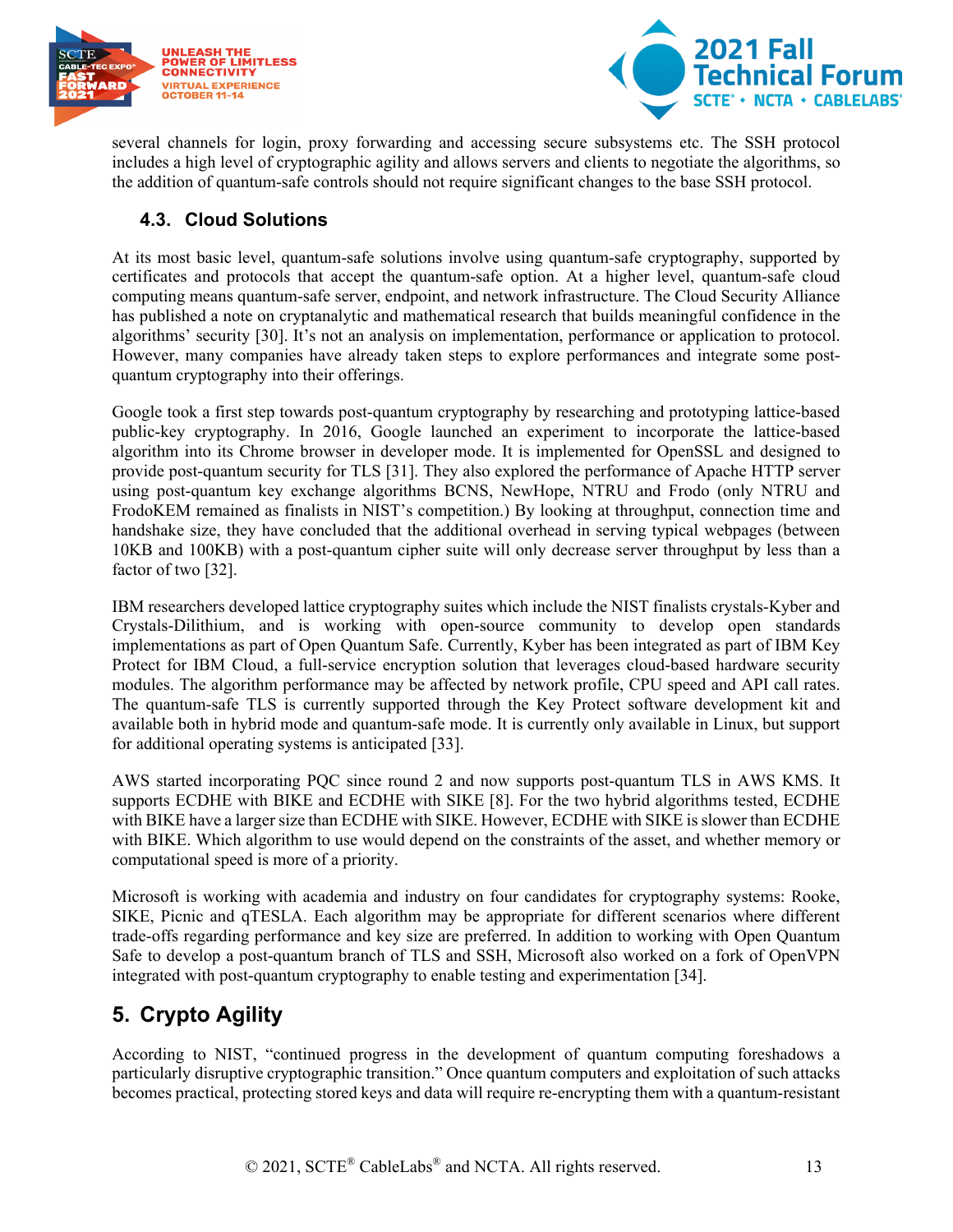



algorithm and deleting or physically securing backups. The integrity and sources of information will become unreliable unless they are processed or encapsulated with quantum-resistant mechanisms. In the best case, 5-15 or more years will elapse after the publication of the standards before a full implementation of those standards is complete. Without proper planning, it may take decades to replace most of the vulnerable public-key systems currently in use. Thus, NIST encourages enterprises to identify where and for what it is employing public-key cryptography and all the use characteristics, as well as developing a playbook for crypto agility [13].

While there are many libraries and solutions available to help with the quantum transition, many information systems are not designed to encourage support of rapid adaptations of new cryptographic primitives and algorithms. Cryptographic algorithms cannot be replaced until all components of a system are prepared to process the replacement. This may require not only the replacement of cryptographic algorithms, but also updates to the protocols, hardware, dependent operating systems and procedures, especially in the case of post-quantum cryptography where the parameter and structures can be very different. In addition to replacing algorithms, other non-security issues, such as adoption rates, backward compatibility and performance must also be considered. The Crypto Agility Risk Assessment Framework (CARAF) can be used to combine all the factors into a broader crypto agility strategy that allows for a smoother transition within a time period commensurate with an organization's risk tolerance [36]. The risk framework consists of five phases:

- 1. **Identify threat** the threat in this case is security risk attributable to quantum computing, and more specifically the challenges and risk of migrating to PQC. The assets that will be phased out before quantum computers become practical, or NIST publishes a definitive standard for PQC, can be eliminated from the risk assessment. Meanwhile, NIST has published transition guidance on the recommended algorithms and key lengths [35].
- 2. **Inventory of assets** will give an overview of how crypto-agile assets are and help in identifying which assets should be prioritized in any migration. In this case, we need to identify where, how and for what public-key cryptography is employed, as well as use characteristics. NIST has published a draft on how to identify and what information should be recorded for post-quantum migration based on 5 scenarios: FIPS-140 validated hardware and software modules, cryptographic libraries, cryptographic applications, embedded code in computing platforms and communication protocols [47].
- 3. **Estimate risk** given the lack of information on attack vectors, the risk estimation for crypto agility is based on a combination of timeline, to realize the threat, and cost to mitigate.
- 4. **Secure asset** based on an evaluation of the risk and the resources available, the organization may prioritize the assets and decide to accept the risk, mitigate it, or phase out the asset. While it is important to assess how crypto-agile your assets are when assessing the risk, it's also important to keep crypto agility in mind when choosing a new solution to implement, especially since PQC has not been tested against quantum computers and may still undergo changes in the future. Some of the properties to keep in mind for the new solutions are extensibility, removability, interoperability, compatibility, flexibility, and updatability [37].
- 5. **Create roadmap** the solutions will likely go through a few iterations and will affect different assets differently. In addition to performing benchmark testing to evaluate the performance and impact on your assets, it's important to make sure that all teams and vendors are on the same page and take future changes into account in policies and guidelines. What the roadmap should consists of depends on the mitigation methods and the organization. Security standards, best practice documentations, installation and administration documentations may all need to be changed or replaced.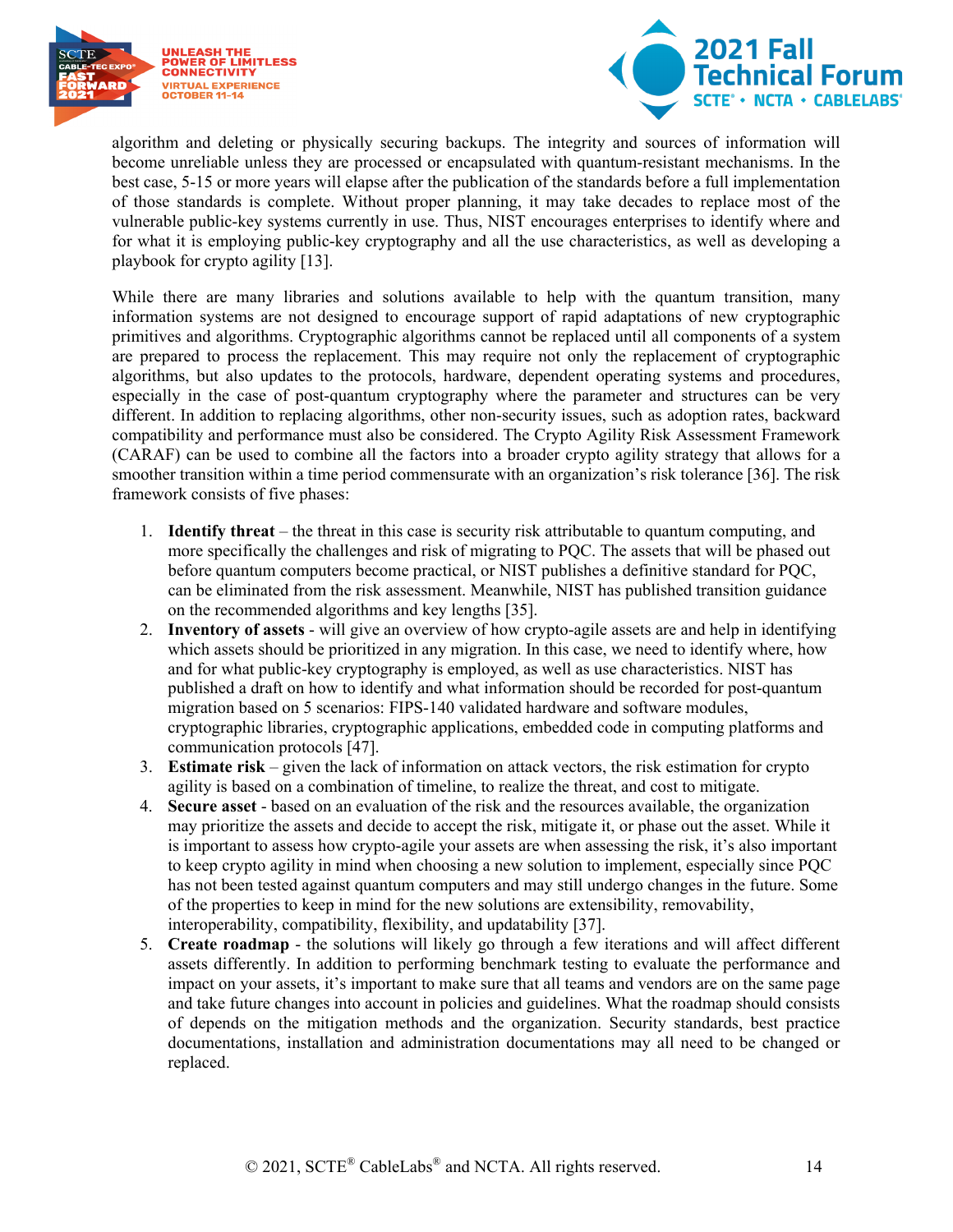



The transition to PQC and making assets crypto-agile requires cooperation and collaboration between different teams and vendors. It can be overwhelming at first, but the more elements of crypto agility are implemented, the easier the next step will be. By preparing now for the upcoming transition, we can ensure a more orderly, less costly, and minimally disruptive changeover [38]. Because many of the PQC solutions have not been rigorously tested yet, they may have systemic weakness and go through several iterations before they become secure. Crypto agility will provide a practical framework to address updates to crypto threats in a quick and efficient manner.

# <span id="page-14-0"></span>**6. Conclusion**

Transitioning to post-quantum algorithms is a big undertaking. Different algorithms have different key lengths, performance, and operational constraints. There is no one size fits all solution. Benchmarking of the algorithm and crypto agility assessment of the target assets will help determine what algorithm is appropriate, as well as the potential overhead. Even if your asset implements post-quantum cryptography, there will be backward compatibility problems if others don't. Thus, it is important to plan and create a roadmap for your PQC transition.

The first step in transitioning to a post-quantum world is assessing which assets are capable of post-quantum transition using a crypto agility risk assessment. The more elements of crypto agility your assets implement, the easier the transition will be. Based on the risk assessment, action plan options range from phasing out the asset before quantum computing becomes available, accepting the risk, or securing it.

The true security of post-quantum cryptography won't be testable or tested until a practical quantum computer becomes available. For that reason, and in the meantime, a more proactive approach is to focus on the implementation and performance of hybrid cryptography.

Picking the appropriate quantum algorithms is a decision that is tied to security requirements and asset/system constraints. As with all new technological environments, testing how post-quantum algorithms work with your assets will be informative; different implementations may provide distinct benefits. Also important: Transitioning to support a quantum-based crypto environment, and the identifying which phases happen when, based on existing or desired risk tolerance levels.

<span id="page-14-1"></span>

| <b>AES</b>   | <b>Advanced Encryption Standard</b>              |
|--------------|--------------------------------------------------|
| API          | <b>Application Program Interface</b>             |
| <b>ATRC</b>  | Abu Dhabi's Advanced Technology Research Council |
| <b>AWS</b>   | Amazon Web Service                               |
| <b>CACR</b>  | Chinese Association for Cryptologic Research     |
| <b>CARAF</b> | Crypto Agility Risk Assessment Framework         |
| <b>CPU</b>   | <b>Central Processing Unit</b>                   |
| <b>DSA</b>   | Digital Signature Algorithm                      |
| <b>ECDH</b>  | Elliptic-Curve Diffie-Hellman                    |
| <b>ECDSA</b> | Elliptic Curve Digital Signature Algorithm       |
| <b>ENISA</b> | European Union Agency for Cybersecurity          |
| <b>ETSI</b>  | European Technology and Standards Institute      |

# **Abbreviations**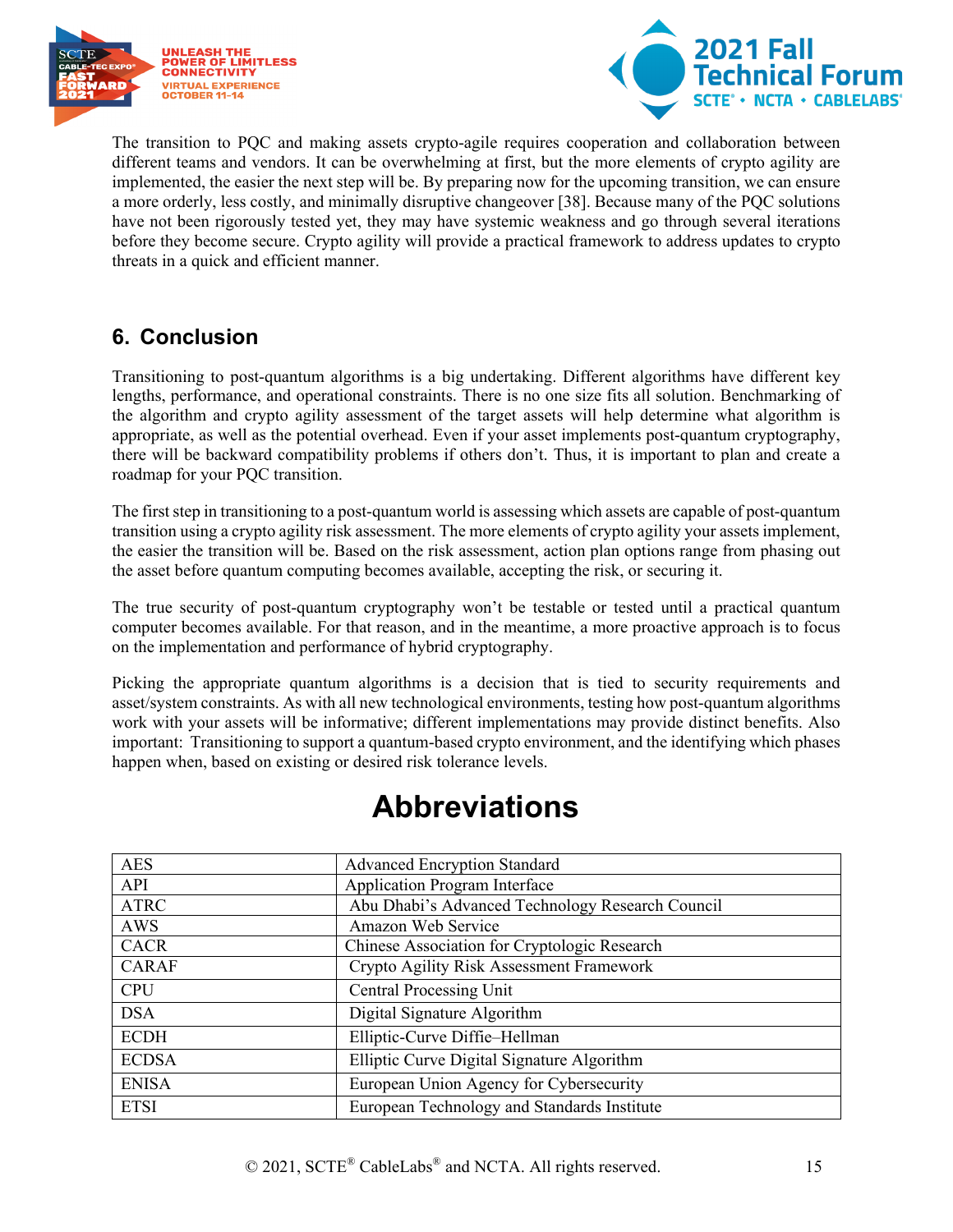



| <b>HTTP</b> | <b>Hypertext Transfer Protocol</b>             |
|-------------|------------------------------------------------|
| <b>IBM</b>  | <b>International Business Machines</b>         |
| <b>IKE</b>  | Internet Key Exchange                          |
| IP          | <b>Internet Protocol</b>                       |
| <b>KMS</b>  | Key Management Service                         |
| <b>NIST</b> | National Institute of Standards and Technology |
| <b>OQS</b>  | Open Quantum Safe                              |
| PKI         | Public Key Infrastructure                      |
| PQC         | Post-Quantum Cryptography                      |
| <b>QKD</b>  | Quantum Key Distribution                       |
| <b>QSC</b>  | Cyber Quantum Safe Cryptography                |
| <b>RSA</b>  | Rivest-Shamir-Adleman                          |
| <b>SSH</b>  | Secure Shell                                   |
| S/MIME      | Secure/Multipurpose Internet Mail Extension    |
| <b>TCP</b>  | <b>Transmission Control Protocol</b>           |
| TII         | Technology Innovation Institute                |
| <b>TLS</b>  | <b>Transport Layer Security</b>                |
| <b>VPN</b>  | Virtual Private Network                        |
| <b>XMSS</b> | eXtended Merkle Signature Scheme               |
| <b>ZKP</b>  | Zero Knowledge Proof                           |

# **Bibliography & References**

<span id="page-15-0"></span>[1] Post Quantum Cryptography Team. A Quantum World and How NIST is Preparing for Future Crypto, 2014.

[2] Peter Shor. Polynomial-Time Algorithms for Prime Factorization and Discrete Logarithms on a Quantum Computer. SIAM J. Comput., 26(5):1484– 1509, October 1997.

[3] Tyson Macaulay. Comments in Response to NIST Cyber Security Framework Draft 1.1 and NIST Roadmap for Improving Critical Infrastructure Cybersecurity Draft 1.1. Technical report, National Institute of Standards & Technology, 2018.

[4] Ward Beullens, Jan-Pieter D'Anvers, Andreas Hulsing, Tanja Lange, Lorenz Panny, Cyprien de Saint Guilhem, and Nigel P. Smart. Post-Quantum Cryptography: Current State and Quantum Mitigation. Technical report, ENISA.

[5] Chris Hickman. CSO Insights: 4 Reasons Why You Can't Ignore Crypto Agility, 2019.

[6] PQC Standardization Process: Third Round Candidate Announcement. Technical report, National Institute of Standards & Technology, 2020.

[7] "liboqs," Open Quantum Safe. 2021. [https://openquantumsafe.org/liboqs/.](https://openquantumsafe.org/liboqs/)

[8] Andrew Hopkins. Post-Quantum TLS Now Supported in AWS KMS.

https://aws.amazon.com/blogs/security/post-quantum-tls-now-supported-in-aws-kms/. [9] Classic McEliece: Conservative Code-Based Cryptography. Technical report, 2020. [https://classic.mceliece.org/nist/mceliece-20201010.pdf.](https://classic.mceliece.org/nist/mceliece-20201010.pdf)

[10] "Kyber," CRYSTALS: Cryptographic Suite for Algebraic Lattices. 2020. [https://pq](https://pq-crystals.org/kyber/)[crystals.org/kyber/](https://pq-crystals.org/kyber/)

[11] "Algorithms in liboqs," Open Quantum Safe. 2021. [https://openquantumsafe.org/liboqs/algorithms/.](https://openquantumsafe.org/liboqs/algorithms/)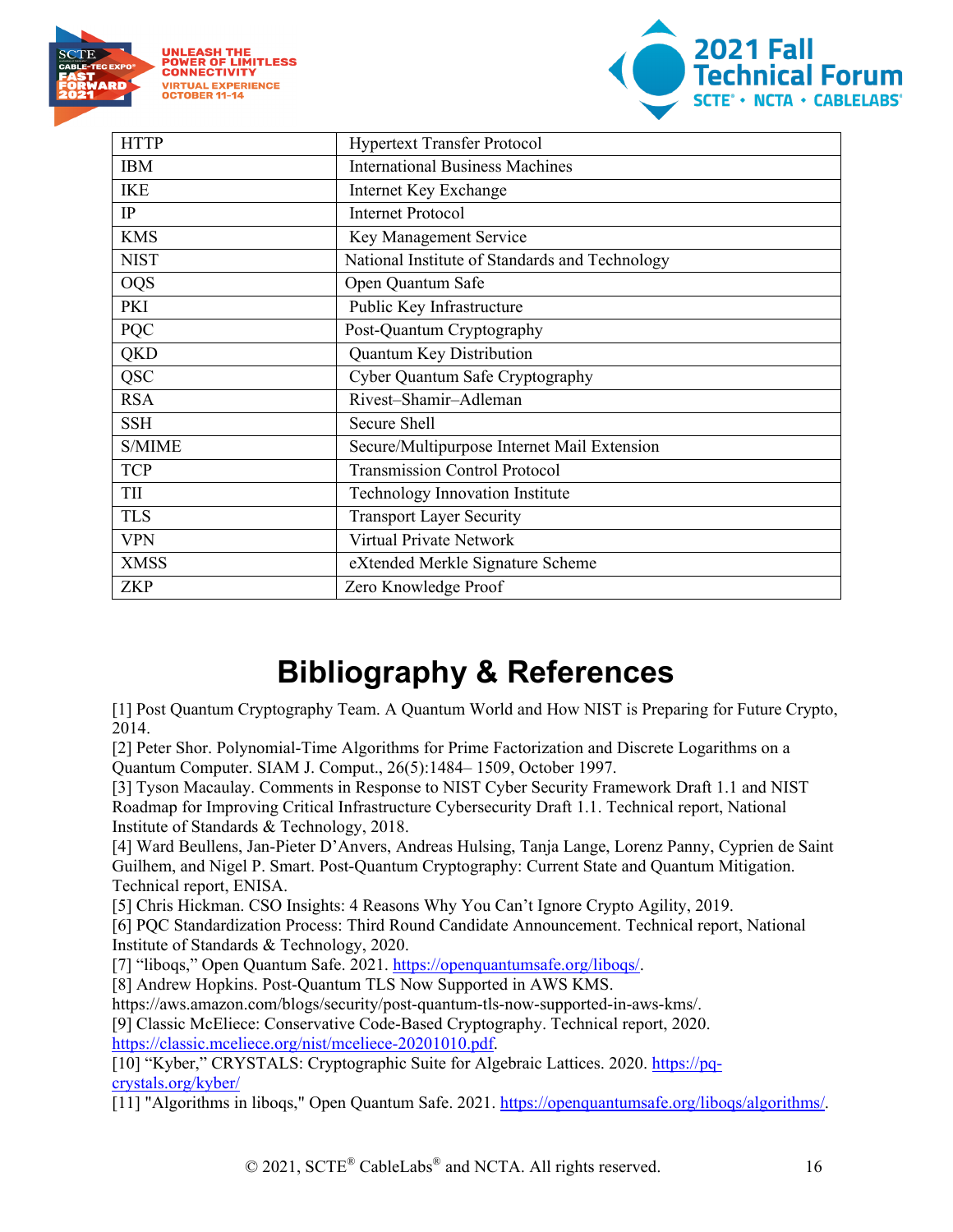



[12] GeMSS: A Great Multivariate Short Signature. 2020. [https://www](https://www-polsys.lip6.fr/Links/NIST/GeMSS_specification.pdf)[polsys.lip6.fr/Links/NIST/GeMSS\\_specification.pdf](https://www-polsys.lip6.fr/Links/NIST/GeMSS_specification.pdf)

[13] William Barker, William Polk, and Murugiah Souppaya. Getting Ready for Post-Quantum Cryptography: Exploring Challenges Associated with Adopting and Using Post-Quantum Cryptographic Algorithms, 2021.

[14] Quantum Safe Cryptography and Security: An Introduction, Benefits, Enablers and Challenges. Technical report, ETSI.

[15] Daniel Kales and Greg Zaverucha. Improving the Performance of the Picnic Signature Scheme. 2020.

[16] Olaf Grote, Andreas Ahrens, and Cesar Benavente-Peces. Paradigm of Post-Quantum Cryptography and Crypto-agility: Strategy Approach of Quantum-safe Techniques. 2019.

[17] Farnoud Farahmand, Viet Ba Dang, Michal Andrzejczak, and Kris Gaj. Implementing and Benchmarking Seven Round 2 Lattice-Based Key Encapsulation Mechanisms Using a

Software/Hardware Codesign Approach. In NIST Second PQC Standardization Conference. National Institute of Standards & Technology, 2019.

[18] Kris Gaj. Challenges and Rewards of Implementing and Benchmarking Post-Quantum Cryptography in Hardware. In Proceedings of the 2018 on Great Lakes Symposium on VLSI, pages 359–364, 2018.

[19] Christian Paquin, Douglas Stebila, and Goutam Tamvada. Benchmarking Post-Quantum Cryptography in TLS. 2019.

[20] Kris Gaj. Implementation and Benchmarking of Round 2 Candidates in the NIST Post-Quantum Cryptography Standardization Process Using FPGAs. 2020.

[21] The Latest Progress of PQC Competition in China. Technical report, 7th ETSI QSC/IQC Workshop, 2019.

[22] Announcement of the Results of the National Cryptographic Algorithm Design Competition Algorithm Selection. Technical report, CACR, 2020.

[23] PQCrypto Usage and Deployment. IANIX. 2021. [https://ianix.com/pqcrypto/pqcrypto](https://ianix.com/pqcrypto/pqcrypto-deployment.html)[deployment.html](https://ianix.com/pqcrypto/pqcrypto-deployment.html)

[24] Kris Kwiatkowski and Armando Faz-Hernandez. Introducing CIRCL: An Advanced Cryptographic Library, 2019.

[25] ISARA Radiate.<https://www.isara.com/products/isara-radiate.htm>

[26] Post-Quantum Cryptography Hardware, Firmware, SDK, Toolkits - PQShield.<https://pqshield.com/>

[27] Nitin Dahad. UAE Building First Quantum Computing and Cryptography Library. EE Times Asia, 2021.

[28] Panos Kampanakis, Peter Panburana, Ellie Daw, and Daniel Van Geest. The Viability of Post-Quantum X.509 Certificates. Technical report, 2018.

[29] Massimiliano Pala. Docsis pki: A Proposal for a Next-Generation Quantum-Resistant Infrastructure. SCTE ISBE, 2020.

[30] Confidence in Post Quantum Algorithms. Cloud Security Alliance. 2021.

<https://cloudsecurityalliance.org/artifacts/confidence-in-post-quantum-algorithms/>

[31] Jeremy Kirk. Google Tests Post-Quantum Crypto, 2016. [https://www.bankinfosecurity.com/google](https://www.bankinfosecurity.com/google-adds-quantum-computing-armor-to-chrome-a-9253)[adds-quantum-computing-armor-to-chrome-a-9253](https://www.bankinfosecurity.com/google-adds-quantum-computing-armor-to-chrome-a-9253)

[32] Joppe Bos, Craig Costello, Leo Ducas, Ilya Mironov, Michael Naehrig, Valeria Nikolaenko, Ananth Raghunathan, and Douglas Stebila. Frodo: Take Off the Ring! Practical, Quantum-Secure Key Exchange From LWE. ACM Conference on Computer and Communications Security, 2016.

[33] Introduction to Quantum-Safe Cryptography in TLS for IBM Key Protect, 2021.

<https://www.ibm.com/cloud/blog/introducing-quantum-safe-crypto-tls-for-ibm-key-protect>

[34] Post-Quantum Cryptography. Microsoft. 2021. [https://www.microsoft.com/en](https://www.microsoft.com/en-us/research/project/post-quantum-cryptography/)[us/research/project/post-quantum-cryptography/](https://www.microsoft.com/en-us/research/project/post-quantum-cryptography/)

[35] Elaine Barker and Allen Roginsky. Transitioning the Use of Cryptographic Algorithms and Key Lengths. Technical report, National Institute of Standards & Technology, 2019.